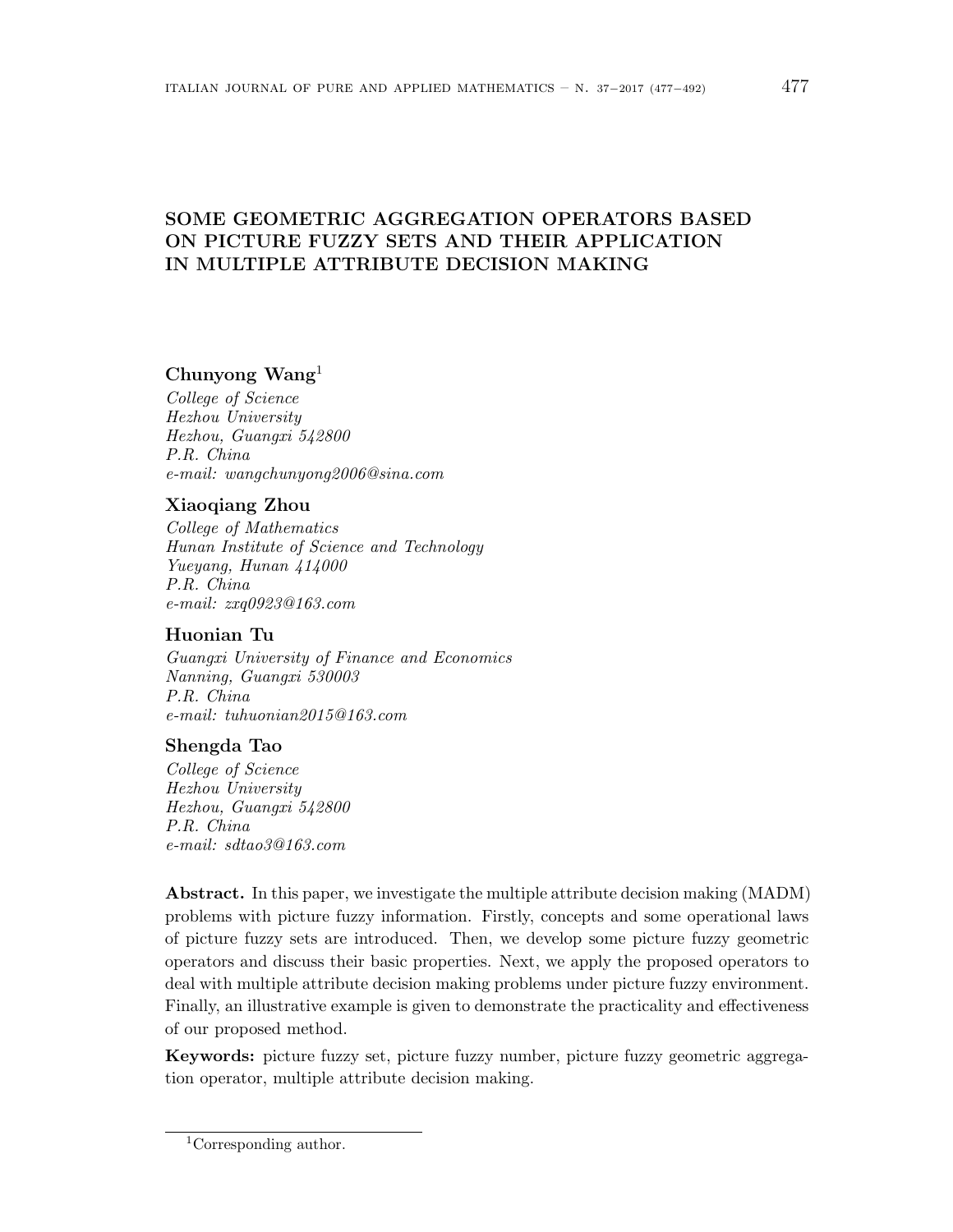## **1. Introduction**

Fuzzy set (FS), proposed by Zadeh in 1965 [24], has achieved a great success in various fields since it appears. Since then, many new theories treating imprecision and uncertainty have been introduced. As an extension of FS, the intuitionistic fuzzy set (IFS) which was proposed by Atanassov [1], [2] has received much attention. As a powerful tool to deal with vagueness and uncertainty, the intuitionistic fuzzy set has been widely used from the application's view point in many fields, such as logic programming [3], decision making [4], [11]– [14], [20]– [22], pattern recognition [9], [10], medical diagnosis [8], [16], and cluster analysis [17], [18].

The prominent characteristic of intuitionistic fuzzy set is that it assigns to each element a membership degree and a nonmembership degree. Although the intuitionistic fuzzy set is a powerful tool to deal with uncertainty, it still has inherent drawbacks. Here, we can give voting as an example. The voters may be divided into four groups of those who: vote for, abstain, vote against, refusal of the voting. Nevertheless, the IFS only care of those who vote for or vote against, and consider those who abstain and refusal are equivalent.

In fact, it is more reasonable to consider those who abstain as they vote for and vote against at the same degree. When some one refuse to vote, we can interpret that he is not concerned about the current election. Following this way, Cuong [5], [6] generalized IFS to picture fuzzy sets (PFSs). As a result, models which base on picture fuzzy set may be adequate in situations when we face human opinions involving more answers of the type: yes, abstain, no, refusal.

In data analysis, information may be gathered in the form of PFSs rather than IFSs.

In order to deal with these information, we need to develop new methods. Singh [15] proposed the weighted correlation coefficient to calculate the degree of correlation between the picture fuzzy sets aiming at clustering different objects.

However, aggregation operators are more commonly used in multi-attribute decision making problems. As a new generation of IFS, PFS still has not any aggregation operators yet.

Thus, in this paper, we aim to introduce new operations on picture fuzzy numbers and develop some new aggregation operators on PFSs.

To facilitate our discussion, the remainder of this paper is organized as follows.

In the next section, we review some basic concepts related to picture fuzzy set. New operations on PFSs are studied in Section 3.

In Section 4, some picture fuzzy geometric operators are introduced. Some properties of these new operators are also investigated.

In Section 5, we develop a method for multiple attribute decision making based on new operators under picture fuzzy environment.

An illustrative example is also given to show the effectiveness of the developed approach in Section 6.

In Section 7, we give the conclusion and some remarks.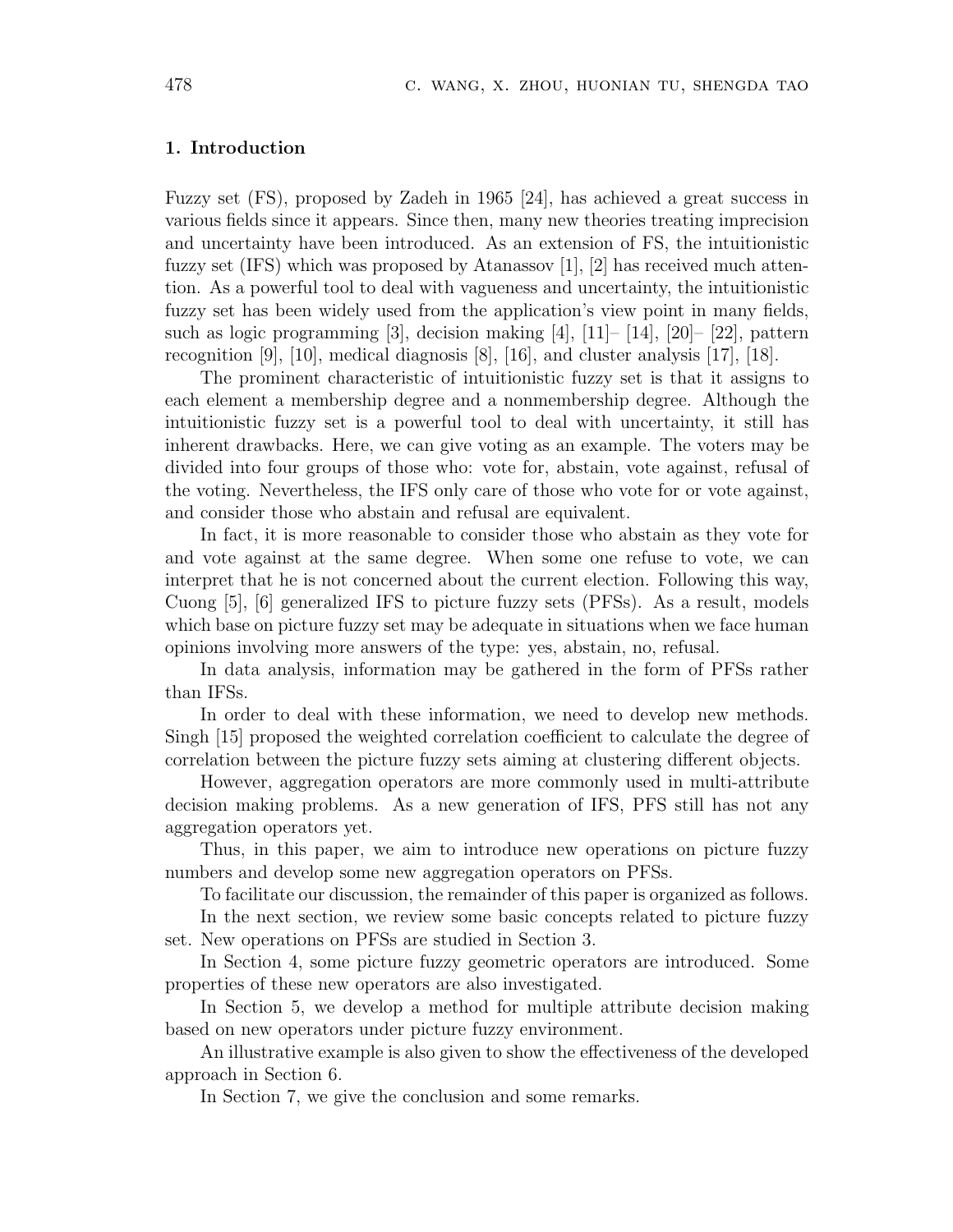## **2. Preliminaries**

Let us first review some basic concepts related to PFS. FS was first proposed by Zadeh [24] in 1965 as the following.

**Definition 2.1** [24]. Let *X* be an universe of discourse, then a fuzzy set is defined as:  $A = \{(x, \mu_A(x)) | x \in X\}$  which is characterized by a membership function  $\mu_A : X \to [0,1]$ , where  $\mu_A$  denotes the degree of membership of the element *x* to the set *A*.

Atanassov [1] generalized FS to IFS as below.

**Definition 2.2** [1]. An IFS in *X* is given by

$$
A = \{ \langle x, \mu_A(x), \nu_A(x) \rangle | x \in X \}
$$

which is characterized by a membership function  $\mu_A : X \to [0,1]$  and a nonmembership function  $\nu_A : X \to [0,1]$ , with the condition

$$
0 \le \mu_A(x) + \nu_A(x) \le 1, \forall x \in X,
$$

where the numbers  $\mu_A(x)$  and  $\nu_A(x)$  represent the degree of membership and the degree of non-membership of the element *x* to the set *A*, respectively.

If  $\pi_A(x) = 1 - \mu_A(x) - \nu_A(x) = 0, \forall x \in X$ , then the IFS is reduced to a common fuzzy set. To aggregate intuitionistic preference information, Xu [19] defined operations as below.

**Definition 2.3** [19] Let  $\alpha = (\mu_{\alpha}, \nu_{\alpha})$  and  $\beta = (\mu_{\beta}, \nu_{\beta})$  be two intuitionistic fuzzy numbers, then

- (1)  $\alpha \cdot \beta = (\mu_\alpha \mu_\beta, \nu_\alpha + \nu_\beta \nu_\alpha \nu_\beta);$
- (2)  $\alpha^{\lambda} = (\mu_{\alpha}^{\lambda}, 1 (1 \nu_{\alpha})^{\lambda}), \lambda > 0.$

Voting was given as a good example in [7]. Human voters can be divided into four groups: vote for, abstain, vote against, refusal of the voting. In order to describe this situation, Cuong et. al. [5], [6], [7] generalized FS and IFS to the picture fuzzy set as the new concept for computaional intelligence problems.

**Definition 2.4** [7]. An picture fuzzy set *A* on a universe *X* is an object of the form

$$
A = \{ \langle x, \mu_A(x), \eta_A(x), \nu_A(x) \rangle | x \in X \}
$$

where  $\mu_A(x)$  ( $x \in [0,1]$ ) is called the *degree of positive membership of x in A*,  $\eta_A(x)$  ( $x \in [0,1]$ ) is called the *degree of neutral membership of x in A* and  $\nu_A(x)$  $(x \in [0, 1])$  is called the *degree of negative membership of x in A*. Besides,  $\mu_A, \eta_A, \nu_A$ satisfy the following condition

$$
\forall x \in X, \quad \mu_A(x) + \eta_A(x) + \nu_A(x) \le 1.
$$

Then, for  $x \in X$ ,  $\rho_A(x) = 1 - \mu_A(x) - \eta_A(x) - \nu_A(x)$  could be called the *degree of refusal membership of x in A*.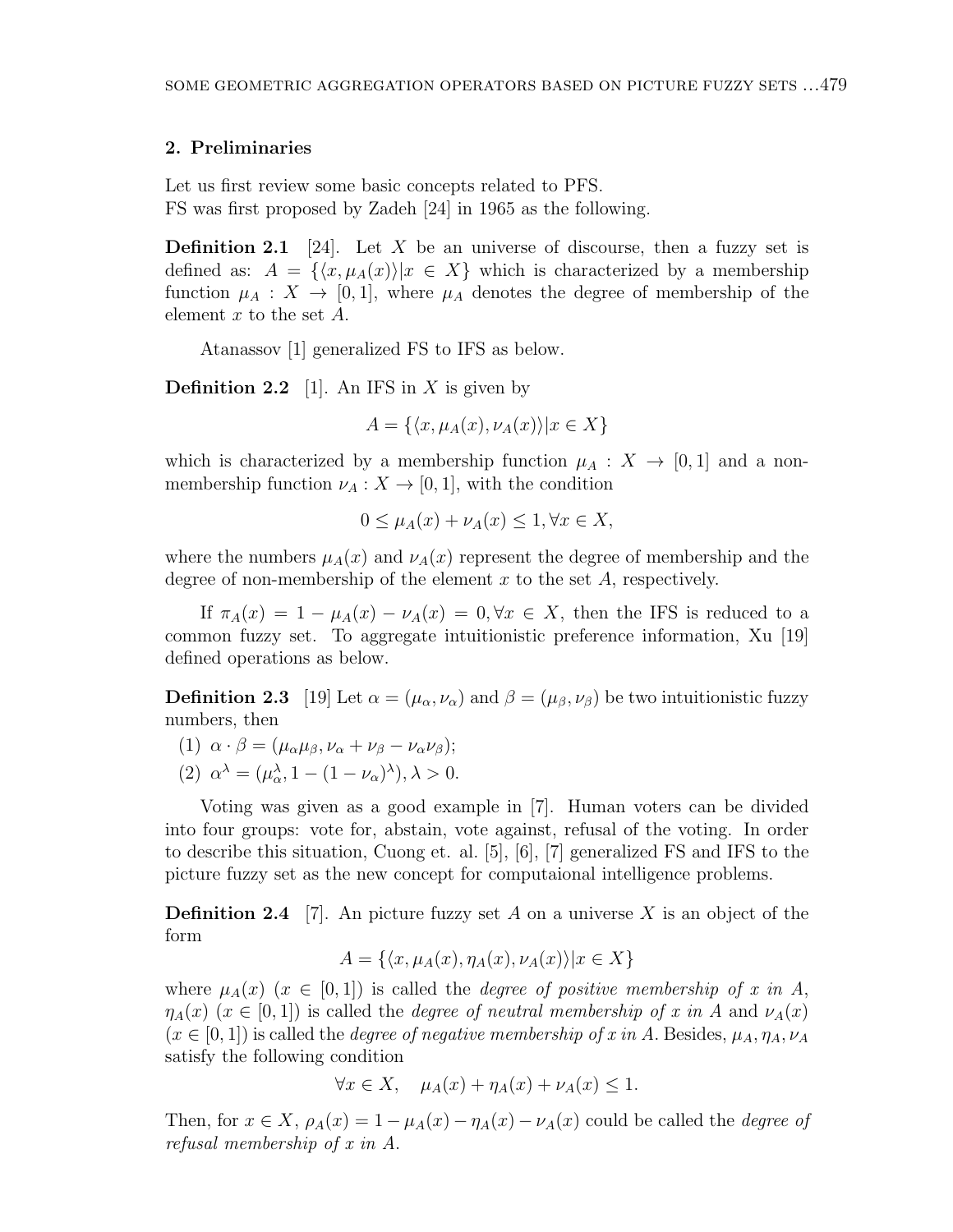When  $\eta_A(x) = 0, \forall x \in X$ , the PFS is reduced to IFS. In the voting, those who are abstain can be interpreted as: on one hand, they vote for; on the other hand, they vote against. Meanwhile, those who are refusal of the voting can be explained as they are not care about this voting.

For convenience, we call  $\alpha = (\mu_{\alpha}, \eta_{\alpha}, \nu_{\alpha}, \rho_{\alpha})$  a picture fuzzy number (PFN), where  $\mu_{\alpha} \in [0, 1], \eta_{\alpha} \in [0, 1], \nu_{\alpha} \in [0, 1], \rho_{\alpha} \in [0, 1]$  and  $\mu_{\alpha} + \eta_{\alpha} + \nu_{\alpha} + \rho_{\alpha} = 1$ . Sometimes, we omit  $\rho_{\alpha}$  and denote a PFN as  $\alpha = (\mu_{\alpha}, \eta_{\alpha}, \nu_{\alpha})$  for short.

For every two PFSs *A* and *B*, Cuong et. al. [7] also defined some operations as following.

- (1)  $A \subseteq B$  iff  $\mu_A(x) \leq \mu_B(x)$  and  $\eta_A(x) \leq \eta_B(x)$  and  $\nu_A(x) \geq \nu_B(x), \forall x \in X$ ;
- (2)  $A = B$  iff  $A ⊆ B$  and  $B ⊆ A$ ;

(3) 
$$
A \cup B = \{(x, max(\mu_A(x), \mu_B(x)), min(\eta_A(x), \eta_B(x)), min(\nu_A(x), \nu_B(x))) | x \in X \};
$$

- (4)  $A \cap B = \{(x, min(\mu_A(x), \mu_B(x)), min(\eta_A(x), \eta_B(x)), max(\nu_A(x), \nu_B(x))) | x \in X \};$
- $(5)$   $coA = \overline{A} = \{(x, \nu_A(x), \eta_A(x), \mu_A(x)) | x \in X\}.$

Several properties of these operations were also discussed in [5]:

- (1) If  $A \subseteq B$  and  $B \subseteq C$ , then  $A \subseteq C$ ;
- (2)  $\bar{\bar{A}} = A;$
- (3) Operations *∩* and *∪* are commutative, associative and distributive;
- (4) Operations *∩*, *co* and *∪* satisfy the De Morgan law.

### **3. New operations on PFSs**

To aggregate picture fuzzy preference information, some new operators will be introduced in this section. In order to generate Definition 2.3 to PFNs, let us first explain it from a view point of probability. We also choose voting as a realistic example. For an IFN  $\alpha = (\mu_{\alpha}, \nu_{\alpha})$ , it represents that the ratio who vote for  $\alpha$  is  $\mu_{\alpha}$ and the ratio who vote against  $\alpha$  is  $\nu_{\alpha}$  in a decision conference. When we consider both *α* and *β*, by the multiplication formula of probability *P*(*A∩B*) = *P*(*A*)*P*(*B*), we can get the ratio who vote for both  $\alpha$  and  $\beta$  as  $\mu_{\alpha\beta} = \mu_{\alpha} \cdot \mu_{\beta}$ . Then, by the complementary formula of probability and  $A \cap B = \overline{A} \cup \overline{B}$ , we can get the ratio who vote against  $\alpha$  or vote against  $\beta$  as  $\nu_{\alpha} + \nu_{\beta} - \nu_{\alpha} \nu_{\beta} = 1 - (1 - \nu_{\alpha})(1 - \nu_{\beta}).$ Next, by explaining

$$
\alpha^{\lambda} = \underbrace{\alpha \cdot \alpha \cdot \cdots \cdot \alpha}_{\lambda},
$$

we can obtain (2) in Definition 2.3.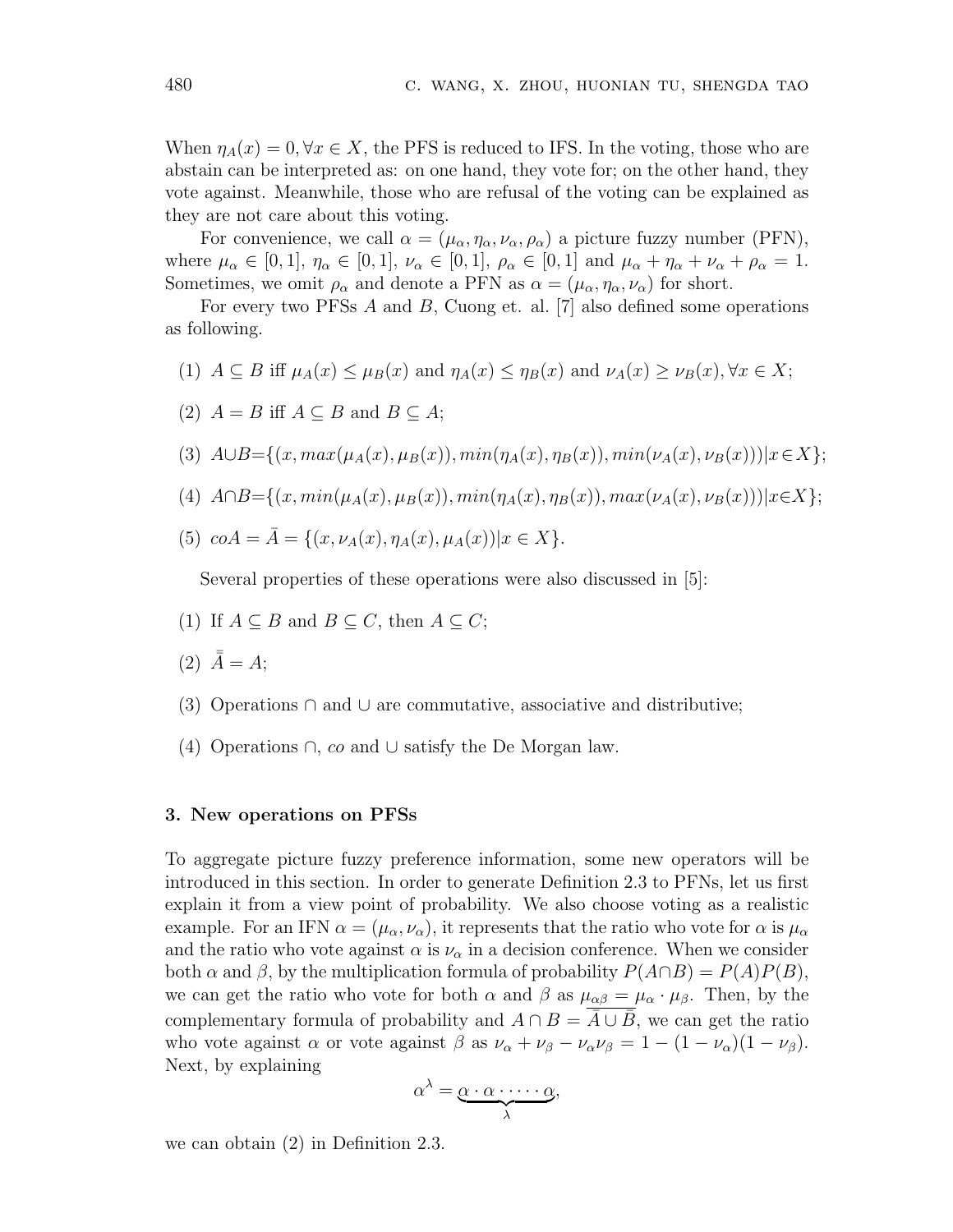|                      | vote for $\alpha$          | vote against $\alpha$     |
|----------------------|----------------------------|---------------------------|
| vote for $\beta$     | $\mu_{\alpha}\mu_{\beta}$  | $\nu_{\alpha}\mu_{\beta}$ |
| vote against $\beta$ | $\mu_{\alpha} \nu_{\beta}$ | $\nu_{\alpha}\nu_{\beta}$ |

Table 1. Explain Definition 2.3 from the view point of probability (The joint probability)

In PFS theory, voters are divided into four groups: vote for (its ratio is denoted as  $\mu$ ), abstain (its ratio is denoted as  $\eta$ ), vote against (its ratio is denoted as  $\nu$ ), refusal (its ratio is denoted as  $\rho$ ).

In order to combine two PFNs  $\alpha = (\mu_{\alpha}, \eta_{\alpha}, \nu_{\alpha}, \rho_{\alpha})$  and  $\beta = (\mu_{\beta}, \eta_{\beta}, \nu_{\beta}, \rho_{\beta})$ , we can construct the joint probability as Table 2.

Table 2. Generate Definition 2.3 from the view point of probability (The joint probability)

|                      | vote for $\alpha$          | abstain for $\alpha$        | vote against $\alpha$       | refusal for $\alpha$        |
|----------------------|----------------------------|-----------------------------|-----------------------------|-----------------------------|
| vote for $\beta$     | $\mu_{\alpha}\mu_{\beta}$  | $\eta_{\alpha}\mu_{\beta}$  | $\nu_{\alpha}\mu_{\beta}$   | $\rho_{\alpha}\mu_{\beta}$  |
| abstain for $\beta$  | $\mu_{\alpha}\eta_{\beta}$ | $\eta_{\alpha}\eta_{\beta}$ | $\nu_{\alpha}\eta_{\beta}$  | $\rho_{\alpha}\eta_{\beta}$ |
| vote against $\beta$ | $\mu_{\alpha} \nu_{\beta}$ | $\eta_{\alpha} \nu_{\beta}$ | $\nu_{\alpha}\nu_{\beta}$   | $\rho_{\alpha} \nu_{\beta}$ |
| refusal for $\beta$  | $\mu_{\alpha}\rho_{\beta}$ | $\eta_{\alpha}\rho_{\beta}$ | $\nu_{\alpha} \rho_{\beta}$ | $\rho_{\alpha}\rho_{\beta}$ |

To compute  $\mu_{\alpha,\beta}$ , we come to choose those who vote for both  $\alpha$  and  $\beta$ , then  $\mu_{\alpha\beta} = \mu_{\alpha}\mu_{\beta} + \eta_{\alpha}\mu_{\beta} + \mu_{\alpha}\eta_{\beta} = (\mu_{\alpha} + \eta_{\alpha})(\mu_{\beta} + \eta_{\beta}) - \eta_{\alpha}\eta_{\beta}$ . Similarly, those who are abstain for  $\alpha$  and abstain for  $\beta$  can be viewed as abstain for  $\alpha$  and  $\beta$ . That is  $\eta_{\alpha\beta} = \eta_{\alpha}\eta_{\beta}$ . We can also choose those who vote against  $\alpha$  or vote against  $\beta$  as  $\nu_{\alpha\beta} = \nu_{\alpha}\eta_{\beta} + \nu_{\alpha}\mu_{\beta} + \eta_{\alpha}\nu_{\beta} + \mu_{\alpha}\nu_{\beta} + \nu_{\alpha}\nu_{\beta} + \rho_{\alpha}\nu_{\beta} + \nu_{\alpha}\rho_{\beta} = 1 - (1 - \nu_{\alpha})(1 - \nu_{\beta}).$  The rest products in Table 2 are considered as  $\rho_{\alpha\cdot\beta}$ :  $\rho_{\alpha\cdot\beta} = \mu_{\alpha}\rho_{\beta} + \eta_{\alpha}\rho_{\beta} + \rho_{\alpha}\mu_{\beta} + \rho_{\alpha}\eta_{\beta} + \rho_{\alpha}\rho_{\beta}$ . Also by explaining  $\alpha^{\lambda} = \underbrace{\alpha \cdot \alpha \cdot \cdots \cdot \alpha}_{\lambda}$ , we can obtain that

$$
\alpha^{\lambda} = ((\mu_{\alpha} + \eta_{\alpha})^{\lambda} - \eta_{\alpha}^{\lambda}, \eta_{\alpha}^{\lambda}, 1 - (1 - \nu_{\alpha})^{\lambda}).
$$

After simplify these expressions, we can introduce the following definition.

**Definition 3.1** Let  $\alpha = (\mu_{\alpha}, \eta_{\alpha}, \nu_{\alpha})$  and  $\beta = (\mu_{\beta}, \eta_{\beta}, \nu_{\beta})$  be two picture fuzzy numbers, then

(1)  $\alpha \cdot \beta = ((\mu_{\alpha} + \eta_{\alpha})(\mu_{\beta} + \eta_{\beta}) - \eta_{\alpha}\eta_{\beta}, \eta_{\alpha}\eta_{\beta}, 1 - (1 - \nu_{\alpha})(1 - \nu_{\beta}));$  $(2)$   $\alpha^{\lambda} = ((\mu_{\alpha} + \eta_{\alpha})^{\lambda} - \eta_{\alpha}^{\lambda}, \eta_{\alpha}^{\lambda}, 1 - (1 - \nu_{\alpha})^{\lambda}), \lambda > 0.$ 

When  $\eta_{\alpha} = \eta_{\beta} = 0$ , the above definition is reduced to Definition 2.3. Based on Definition 3.1, we can verify the following properties easily.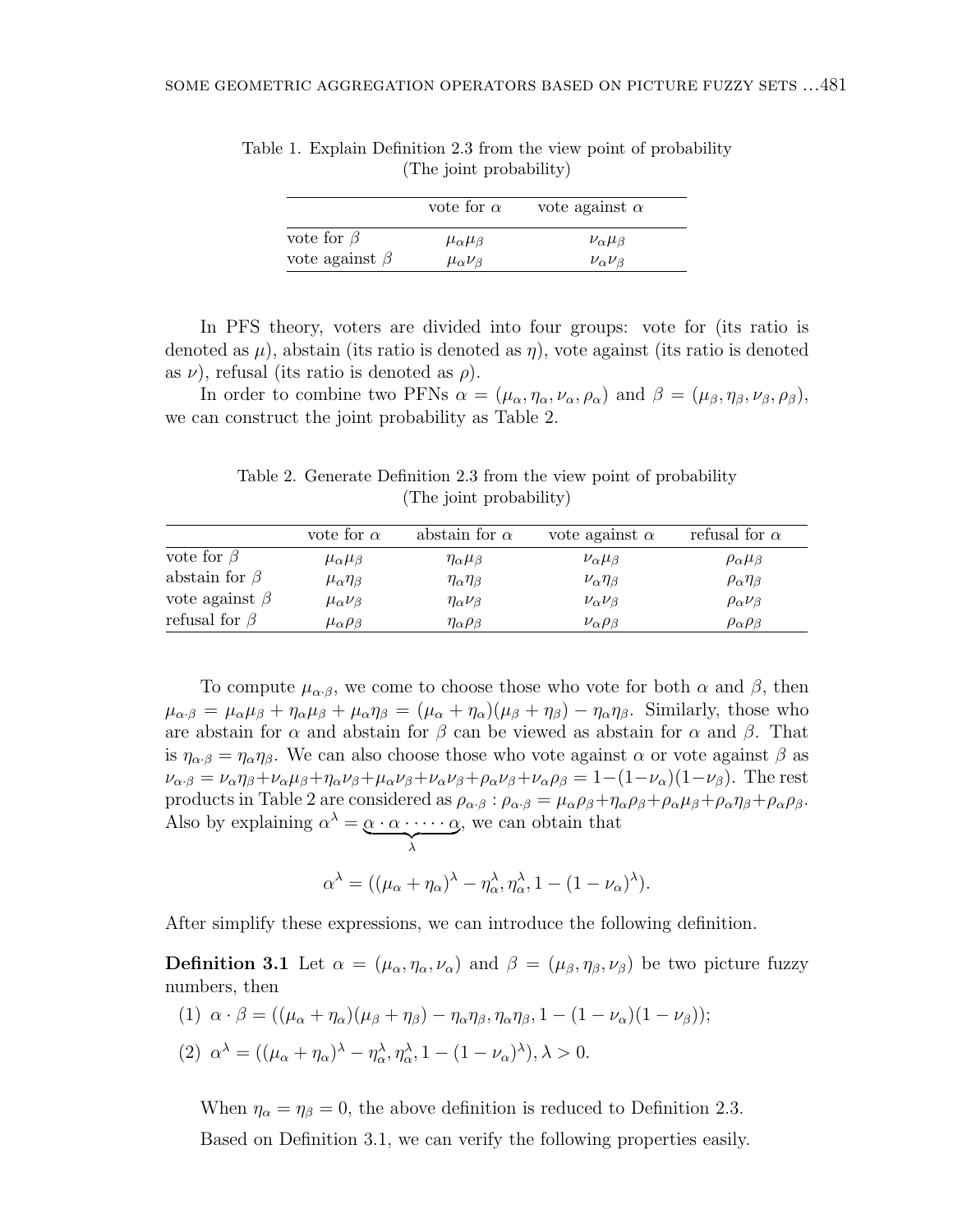**Theorem 3.2** Let  $\alpha = (\mu_{\alpha}, \eta_{\alpha}, \nu_{\alpha}, \rho_{\alpha})$ ,  $\beta = (\mu_{\beta}, \eta_{\beta}, \nu_{\beta}, \rho_{\beta})$  and  $\gamma = (\mu_{\gamma}, \eta_{\gamma}, \nu_{\gamma}, \rho_{\gamma})$ *be three picture fuzzy numbers, then*

- (1)  $\alpha \cdot \beta = \beta \cdot \alpha$ ;
- $(2)$   $(\alpha \cdot \beta) \cdot \gamma = \alpha \cdot (\beta \cdot \gamma);$
- (3)  $\alpha^{\lambda_1+\lambda_2} = \alpha^{\lambda_1} \cdot \alpha^{\lambda_2};$
- (4)  $(\alpha \cdot \beta)^{\lambda} = \alpha^{\lambda} \cdot \beta^{\lambda}$ .

In order to compare two PFNs, we introduce the following comparison laws.

**Definition 3.3** Let  $\alpha = (\mu_{\alpha}, \eta_{\alpha}, \nu_{\alpha}, \rho_{\alpha})$  be a picture fuzzy numbers, then a score function *S* can be defined as  $S(\alpha) = \mu_{\alpha} - \nu_{\alpha}$  and the accuracy function *H* is given by  $H(\alpha) = \mu_{\alpha} + \eta_{\alpha} + \nu_{\alpha}$ , where  $S(\alpha) \in [-1, 1]$  and  $H(\alpha) \in [0, 1]$ . Then, for two picture fuzzy numbers *α* and *β*

- (i) if  $S(\alpha) > S(\beta)$ , then  $\alpha$  is superior to  $\beta$ , denoted by  $\alpha \succ \beta$ ;
- (ii) if  $S(\alpha) = S(\beta)$ , then
	- (1)  $H(\alpha) = H(\beta)$ , implies that  $\alpha$  is equivalent to  $\beta$ , denoted by  $\alpha \sim \beta$ ;
	- (2)  $H(\alpha) > H(\beta)$ , implies that  $\alpha$  is superior to  $\beta$ , denoted by  $\alpha > \beta$ .

We also use voting as a good example to explain the above definition, where *S*( $\alpha$ ) =  $\mu_{\alpha} - \nu_{\alpha}$  represents goal difference and  $H(\alpha) = \mu_{\alpha} + \eta_{\alpha} + \nu_{\alpha}$  can be interpreted as the effective degree of voting. When  $S(\alpha)$  increases, we can know that there are more people who vote for  $\alpha$  and people who vote against  $\alpha$  become less. When  $H(\alpha)$  increases, we can know that there are more people who vote for or against  $\alpha$  and people who refuse to vote become less. So,  $H(\alpha)$  depicts the effective degree of voting.

## **4. Picture fuzzy geometric operators**

In this section, we will define some picture fuzzy geometric aggregation operators based on the geometric mean.

**Definition 4.1** Let  $p_j$   $(j = 1, 2, ..., n)$  be a collection of PFNs, then we define the picture fuzzy weighted geometric (PFWG) operator as below:

$$
PFWG_w(p_1, p_2, ..., p_n) = \prod_{j=1}^{n} p_j^{w_j}
$$

where  $w = (w_1, w_2, ..., w_n)^T$  be the weight vector of  $p_j$   $(j = 1, 2, ..., n)$ , and  $w_j > 0$ ,  $\sum_{j=1}^{n} w_j = 1.$ 

According to the operational laws of PFNs, we can get the following theorem.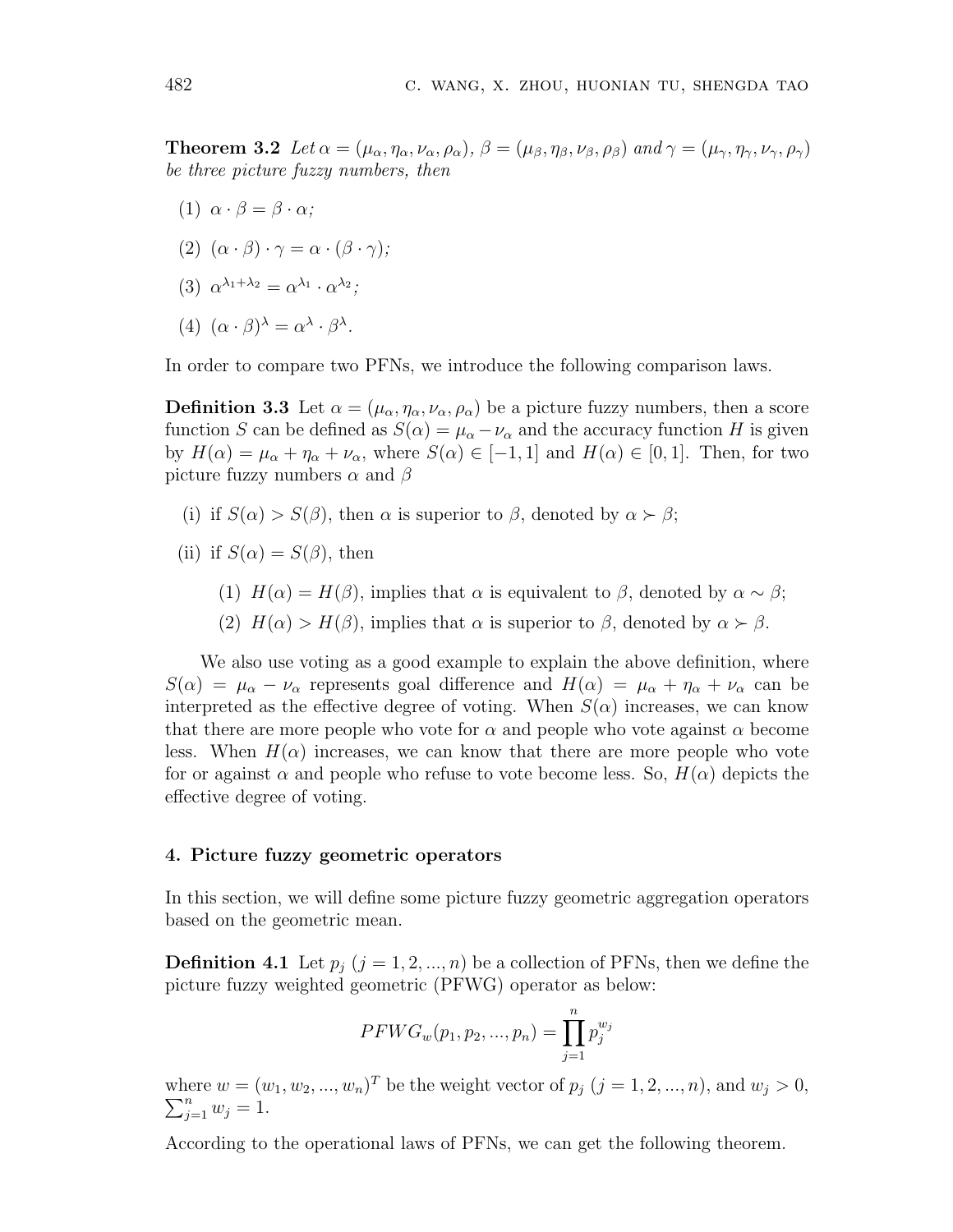**Theorem 4.2** *Let*  $p_j = (\mu_j, \eta_j, \nu_j, \rho_j)$   $(j = 1, 2, ..., n)$  *be a collection of PFNs, then their aggregated value by using the PFWG operator is also a PFNs, and*

$$
PFWG_w(p_1, p_2, \cdots, p_n) = (\prod_{i=1}^n (\mu_i + \eta_i)^{w_i} - \prod_{i=1}^n \eta_i^{w_i}, \prod_{i=1}^n \eta_i^{w_i}, 1 - \prod_{i=1}^n (1 - \nu_i)^{w_i}).
$$

**Proof.** By using mathematics induction on *n*, we prove Theorem 4.2 as follows.  $(1)$  For  $n = 2$ :

With the operational laws of PFNs, we can get

$$
p_1^{w_1} = (\mu_1 + \eta_1)^{w_1} - \eta_1^{w_1}, \eta_1^{w_1}, 1 - (1 - \nu_1)^{w_1}),
$$
  
\n
$$
p_2^{w_2} = (\mu_2 + \eta_2)^{w_2} - \eta_2^{w_2}, \eta_2^{w_2}, 1 - (1 - \nu_2)^{w_2}).
$$

Then, it follows that

$$
p_1^{w_1} \cdot p_2^{w_2} = (\mu_1 + \eta_1)^{w_1} (\mu_2 + \eta_2)^{w_2} - \eta_1^{w_1} \eta_2^{w_2}, \eta_1^{w_1} \eta_2^{w_2}, 1 - (1 - \nu_1)^{w_1} (1 - \nu_2)^{w_2}).
$$

Thus, Theorem 4.2 holds.

(2) If Theorem 4.2 holds for  $n = k$ , that is,

$$
PFWG_w(p_1, p_2, \cdots, p_k) = (\prod_{i=1}^k (\mu_i + \eta_i)^{w_i} - \prod_{i=1}^k \eta_i^{w_i}, \prod_{i=1}^k \eta_i^{w_i}, 1 - \prod_{i=1}^k (1 - \nu_i)^{w_i}),
$$

then, when  $n = k + 1$ , by the operational laws in Theorem 3.2, we have

$$
\prod_{i=1}^{k+1} p_i^{w_i} = \prod_{i=1}^k p_i^{w_i} \cdot p_{k+1}^{w_{k+1}}
$$
\n
$$
= \left( \prod_{i=1}^k (\mu_i + \eta_i)^{w_i} - \prod_{i=1}^k \eta_i^{w_i}, \prod_{i=1}^k \eta_i^{w_i}, 1 - \prod_{i=1}^k (1 - \nu_i)^{w_i} \right)
$$
\n
$$
\cdot ((\mu_{k+1} + \eta_{k+1})^{w_{k+1}} - \eta_{k+1}^{w_{k+1}}, \eta_{k+1}^{w_{k+1}}, 1 - (1 - \nu_{k+1})^{w_{k+1}})
$$
\n
$$
= \prod_{i=1}^{k+1} (\mu_i + \eta_i)^{w_i} - \prod_{i=1}^{k+1} \eta_i^{w_i}, \prod_{i=1}^{k+1} \eta_i^{w_i}, 1 - \prod_{i=1}^{k+1} (1 - \nu_i)^{w_i}),
$$

i.e., Theorem 4.2 holds for  $n = k + 1$ . Thus, by the principle of mathematical induction Theorem 4.2 holds for all *n*. Obviously,

$$
\prod_{i=1}^{n} (\mu_i + \eta_i)^{w_i} - \prod_{i=1}^{n} \eta_i^{w_i}, \prod_{i=1}^{n} \eta_i^{w_i}, 1 - \prod_{i=1}^{n} (1 - \nu_i)^{w_i} \in [0, 1],
$$
  

$$
\left( \prod_{i=1}^{n} (\mu_i + \eta_i)^{w_i} - \prod_{i=1}^{n} \eta_i^{w_i} \right) + \prod_{i=1}^{n} \eta_i^{w_i} + \left( 1 - \prod_{i=1}^{n} (1 - \nu_i)^{w_i} \right) \le 1,
$$

and the result of  $PFWG_w(p_1, p_2, \dots, p_n)$  is also a PFN.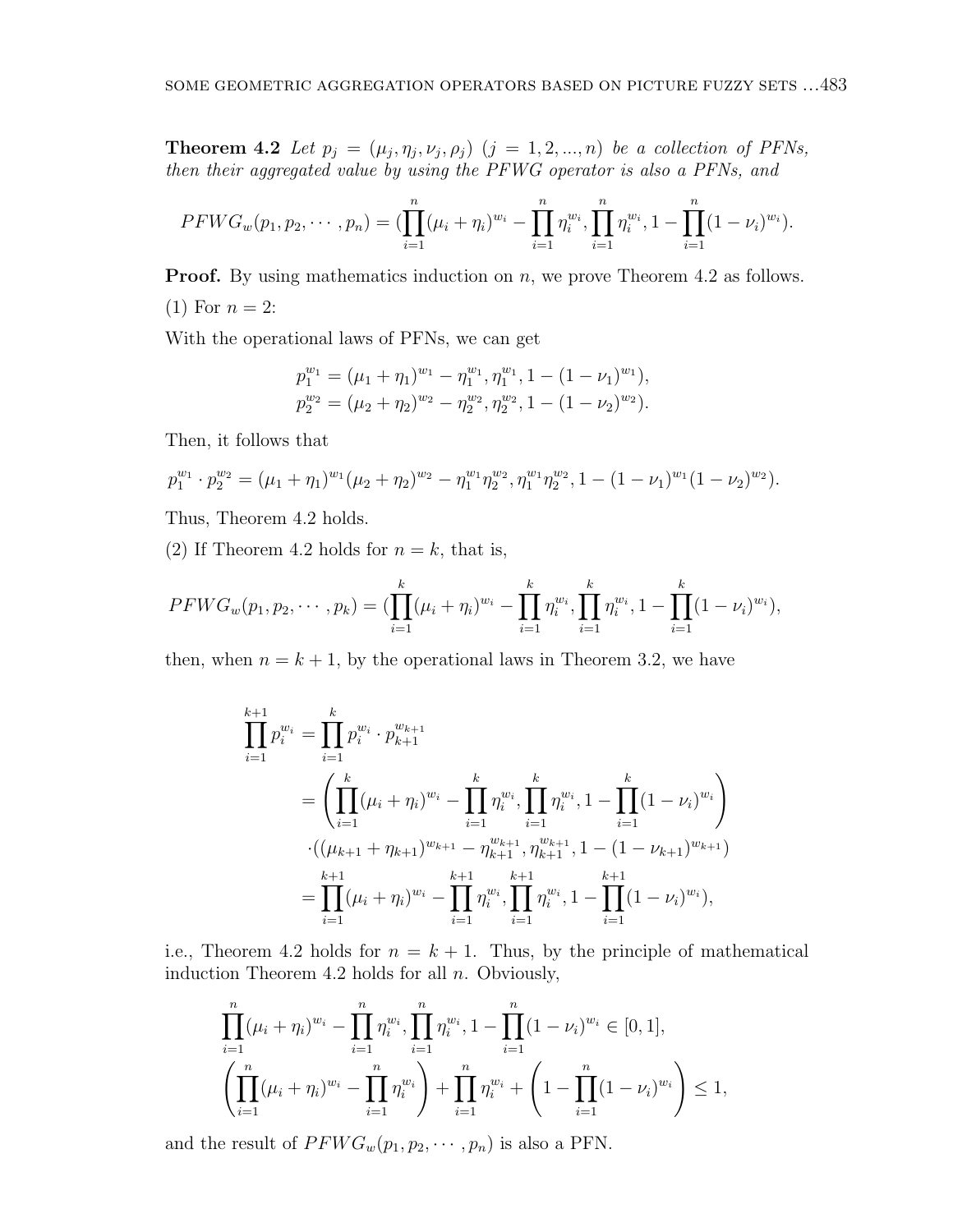**Theorem 4.3** (Idempotency). Let  $p_j = (\mu_j, \eta_j, \nu_j)$   $(j = 1, 2, ..., n)$  be a collection *of PFNs. If*  $p_1 = p_2 = \cdots = p_n = p$ *, then* 

$$
PFWG_w(p_1, p_2, ..., p_n) = p.
$$

**Proof.** Let  $p_1 = p_2 = \cdots = p_n = p = (\mu, \eta, \nu)$ . By Theorem 4.2, we obtain

$$
PFWG_w(p_1, p_2, \dots, p_n) = \left(\prod_{i=1}^n (\mu_i + \eta_i)^{w_i} - \prod_{i=1}^n \eta_i^{w_i}, \prod_{i=1}^n \eta_i^{w_i}, 1 - \prod_{i=1}^n (1 - \nu_i)^{w_i}\right)
$$
  
= 
$$
\left(\prod_{i=1}^n (\mu + \eta)^{w_i} - \prod_{i=1}^n \eta^{w_i}, \prod_{i=1}^n \eta^{w_i}, 1 - \prod_{i=1}^n (1 - \nu)^{w_i}\right)
$$
  
= 
$$
((\mu + \eta)^{\sum_{i=1}^n w_i} - \eta^{\sum_{i=1}^n w_i}, \eta^{\sum_{i=1}^n w_i}, 1 - (1 - \nu)^{\sum_{i=1}^n w_i}).
$$

As  $\sum_{i=1}^{n} w_i = 1$ , we have

$$
\widetilde{p} = PFWG_w(p_1, p_2, \cdots, p_n) = (\mu, \eta, \nu),
$$

which completes the proof.

**Theorem 4.4** (Boundedness). Let  $p_j = (\mu_j, \eta_j, \nu_j, \rho_j)$   $(j = 1, 2, ..., n)$  be a collection of PFNs. If  $\eta_* = \min_j \{\eta_j\}, \ \nu_* = \min_j \{\nu_j\}, \ \rho_* = \min_j \{\rho_j\}, \ \mu_* =$  $1 - \eta_* - \nu_* - \rho_*$ ,  $p^* = (\mu_*, \eta_*, \nu_*, \rho_*)$  and  $p^* = \max_j \{\eta_j\}, \ \nu^* = \max_j \{\nu_j\},$  $\rho^* = max_j \{\rho_j\}, \mu^* = 1 - \eta^* - \nu^* - \rho^*, \ p_* = (\mu^*, \eta^*, \nu^*, \rho^*)$  then

$$
p_* \leq PFWG_w(p_1, p_2, \cdots, p_n) \leq p^*.
$$

**Proof.** By Theorem 4.2, we get

$$
PFWG_w(p_1, p_2, \cdots, p_n) = \left(\prod_{i=1}^n (\mu_i + \eta_i)^{w_i} - \prod_{i=1}^n \eta_i^{w_i}, \prod_{i=1}^n \eta_i^{w_i}, 1 - \prod_{i=1}^n (1 - \nu_i)^{w_i}\right).
$$

From the definition of  $p_*$ ,  $p^*$ , we know

$$
(\mu_i + \eta_i)^{w_i} = (1 - \nu_i - \rho_i)^{w_i} \le 1 - \nu_* - \rho_*
$$

$$
(\mu_i + \eta_i)^{w_i} = (1 - \nu_i - \rho_i)^{w_i} \ge 1 - \nu^* - \rho^*
$$

and

$$
\eta_* \leq \eta \leq \eta^*
$$

so

$$
\prod_{i=1}^n (1 - \nu^* - \rho^*)^{w_i} - \prod_{i=1}^n \eta^{*w_i} \le \prod_{i=1}^n (\mu_i + \eta_i)^{w_i} - \prod_{i=1}^n \eta_i^{w_i} \le \prod_{i=1}^n (1 - \nu_* - \rho_*)^{w_i} - \prod_{i=1}^n \eta_*^{w_i}.
$$

Using the condition  $\sum_{j=1}^{n} w_j = 1$ , we acquire

$$
\mu^* = 1 - \nu^* - \rho^* - \eta^* \le \prod_{i=1}^n (\mu_i + \eta_i)^{w_i} - \prod_{i=1}^n \eta_i^{w_i} \le 1 - \nu_* - \rho_* - \eta_* = \mu_*.
$$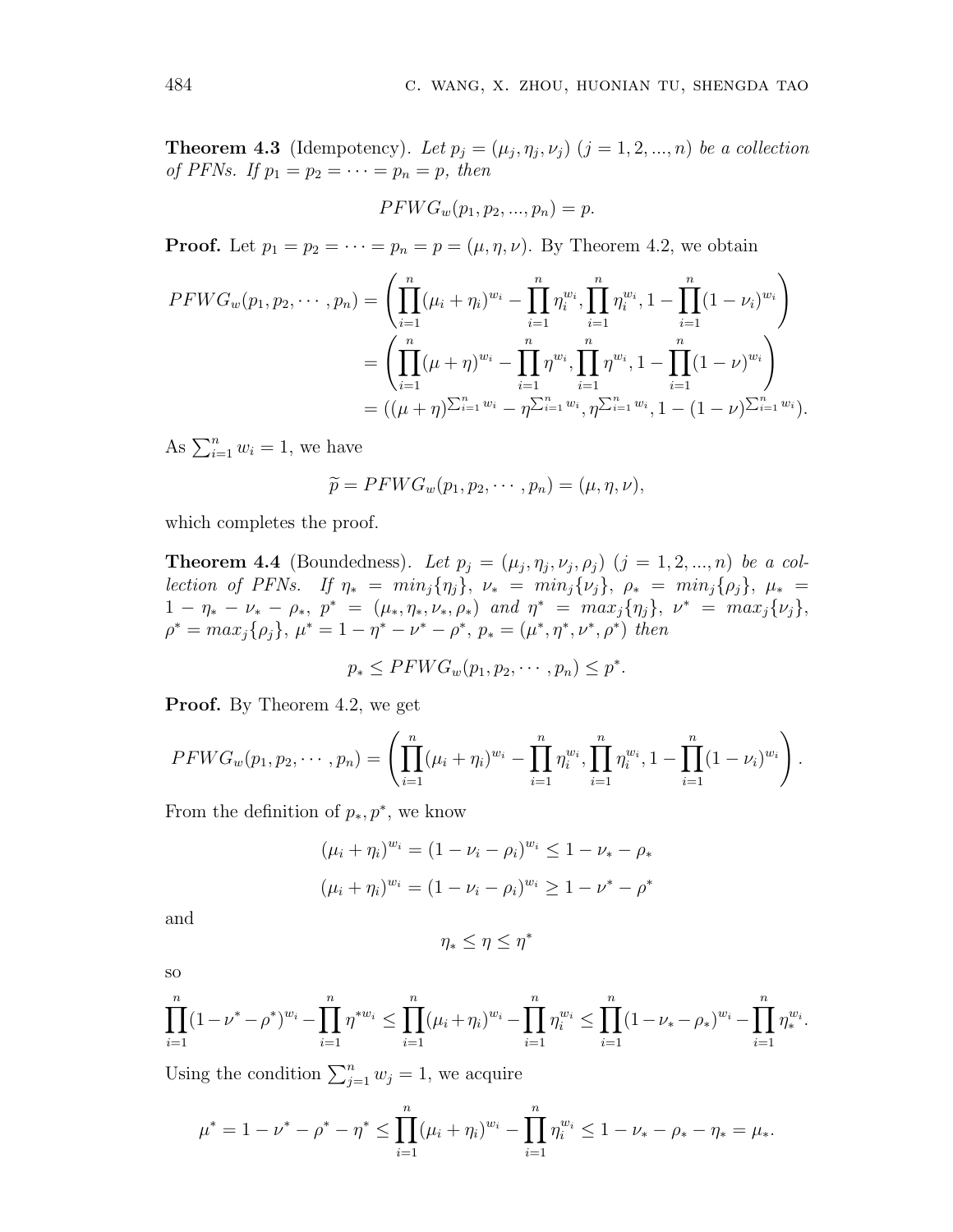Similarly, we obtain

$$
\eta_* \le \prod_{i=1}^k \eta_i^{w_i} \le \eta^*
$$
  

$$
\nu_* \le 1 - \prod_{i=1}^n (1 - \nu_i)^{w_i} \le \nu^*.
$$

As

$$
S(PFWG_w(p_1, p_2, \cdots, p_n)) = \left(\prod_{i=1}^n (\mu_i + \eta_i)^{w_i} - \prod_{i=1}^n \eta_i^{w_i}\right) - (1 - \prod_{i=1}^n (1 - \nu_i)^{w_i})
$$

we get

$$
(1 - \eta^* - \nu^* - \rho^*) - \nu^* \leq S(PFWG_w(p_1, p_2, \cdots, p_n)) \leq (1 - \eta_* - \nu_* - \rho_*) - \nu_*.
$$

In other words,

$$
p_* \leq PFWG_w(p_1, p_2, \cdots, p_n) \leq p^*
$$

which completes the proof.

**Theorem 4.5** (Monotonicity)*. Let*  $p_j = (\mu_j, \eta_j, \nu_j, \rho_j)$   $(j = 1, 2, ..., n)$  and  $p'_j =$  $(\mu'_j, \eta'_j, \nu'_j, \rho'_j)$   $(j = 1, 2, ..., n)$  be two collections of PFNs. If  $\eta_j \leq \eta'_j$ ,  $\nu_j \leq \nu'_j$ ,  $\rho_j \leq \rho'_j, \forall 1 \leq j \leq n, \text{ then}$ 

$$
PFWG_w(p_1, p_2, ..., p_n) \ge PFWG_w(p'_1, p'_2, ..., p'_n).
$$

**Proof.** Since  $\eta_j \leq \eta'_j$ ,  $\nu_j \leq \nu'_j$ ,  $\rho_j \leq \rho'_j$ ,  $\forall 1 \leq j \leq n$ , we obtain that

$$
\prod_{i=1}^{n} (\mu_i + \eta_i)^{w_i} - \prod_{i=1}^{n} \eta_i^{w_i} = \prod_{i=1}^{n} (1 - \nu_i - \rho_i)^{w_i} - \prod_{i=1}^{n} \eta_i^{w_i}
$$
\n
$$
\geq \prod_{i=1}^{n} (1 - \nu_i' - \rho_i')^{w_i} - \prod_{i=1}^{n} \eta_i'^{w_i} = \prod_{i=1}^{n} (\mu_i' + \eta_i')^{w_i} - \prod_{i=1}^{n} \eta_i'^{w_i}.
$$

Apparently

$$
1 - \prod_{i=1}^{n} (1 - \nu_i)^{w_i} \le 1 - \prod_{i=1}^{n} (1 - \nu_i')^{w_i}
$$

*.*

Following this way, we have

$$
S(PFWG_w(p_1, p_2, ..., p_n)) \geq S(PFWG_w(p'_1, p'_2, ..., p'_n)).
$$

Then, we complete the proof.

When we need to weight the ordered positions of the picture fuzzy arguments instead of weighting the arguments themselves, PFWG can be generalized to PFOWG.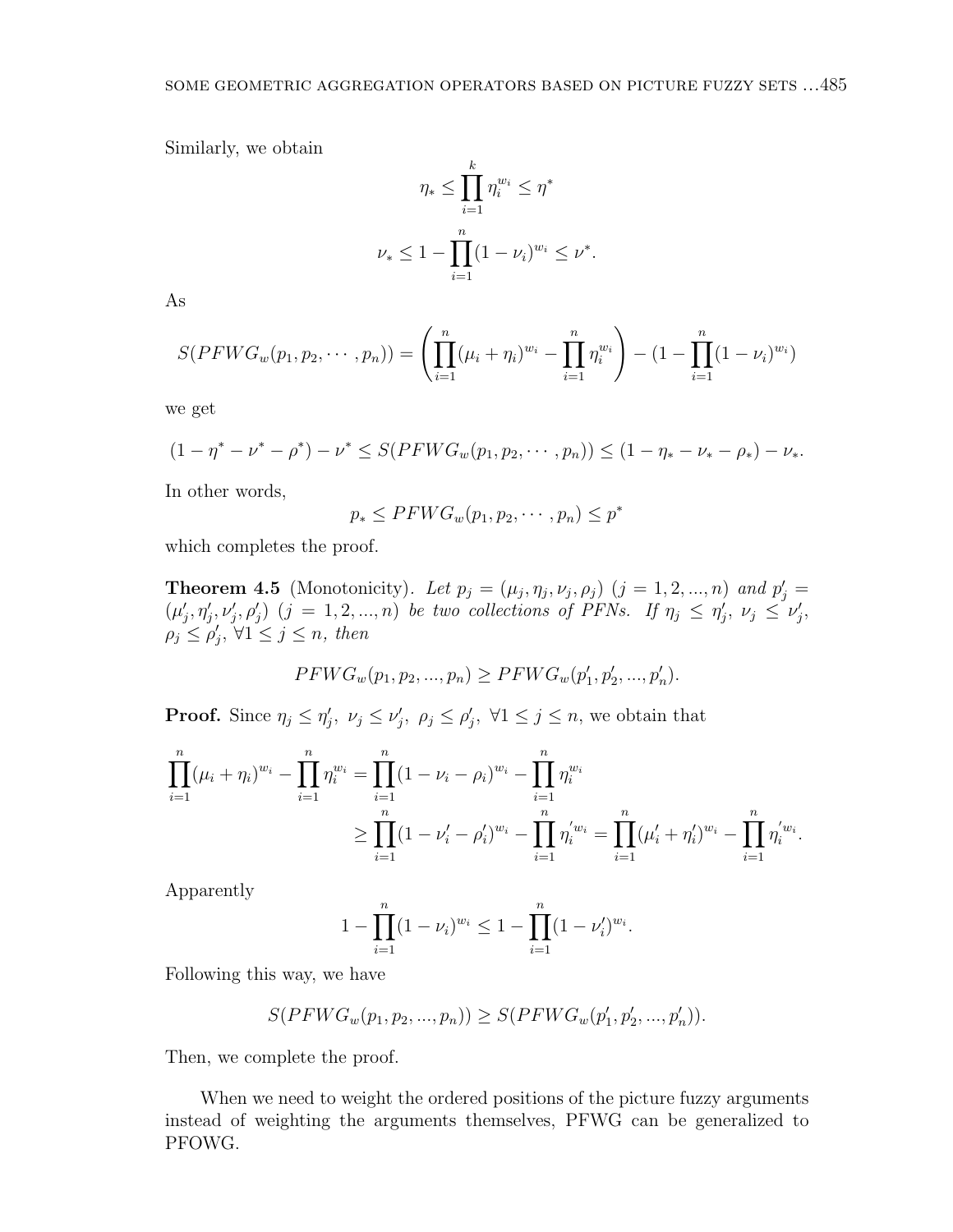**Definition 4.6** . Let  $p_j$   $(j = 1, 2, ..., n)$  be a collection of PFNs, then we define the picture fuzzy ordered weighted geometric (PFOWG) operator as below:

$$
PFOWG_w(p_1, p_2, ..., p_n) = \prod_{j=1}^{n} p_{\sigma(j)}^{w_j}
$$

where  $w = (w_1, w_2, ..., w_n)^T$  be the weight vector of  $p_j$   $(j = 1, 2, ..., n)$ , and  $w_j > 0$ ,  $\sum_{j=1}^{n} w_j = 1.$ 

According to the operational laws of PFNs, we can get the following theorems. As their proofs are similar to the ones listed above, we omit them here.

**Theorem 4.7** *Let*  $p_j = (\mu_j, \eta_j, \nu_j, \rho_j)$   $(j = 1, 2, ..., n)$  *be a collection of PFNs, then their aggregated value by using the PFWG operator is also a PFNs, and*

$$
PFOWG_w(p_1, p_2, ..., p_n)
$$
  
=  $\left( \prod_{i=1}^n (\mu_{\sigma(i)} + \eta_{\sigma(i)})^{w_i} - \prod_{i=1}^n \eta_{\sigma(i)}^{w_i}, \prod_{i=1}^n \eta_{\sigma(i)}^{w_i}, 1 - \prod_{i=1}^n (1 - \nu_{\sigma(i)})^{w_i} \right).$ 

**Theorem 4.8** (Idempotency). Let  $p_j$   $(j = 1, 2, ..., n)$  be a collection of PFNs. If  $p_1 = p_2 = \cdots = p_n = p$ *, then* 

$$
PFOWG_w(p_1, p_2, ..., p_n) = p.
$$

**Theorem 4.9** (Boundedness). Let  $p_j = (\mu_j, \eta_j, \nu_j, \rho_j)$   $(j = 1, 2, ..., n)$  be a collection of PFNs. If  $\eta_* = \min_j \{ \eta_j \}, \ \nu_* = \min_j \{ \nu_j \}, \ \rho_* = \min_j \{ \rho_j \}, \ \mu_* =$  $1 - \eta_* - \nu_* - \rho_*$ ,  $p^* = (\mu_*, \eta_*, \nu_*, \rho_*)$  and  $\eta^* = \max_j {\eta_j}, \ \nu^* = \max_j {\nu_j},$  $\rho^* = max_j \{\rho_j\}, \mu^* = 1 - \eta^* - \nu^* - \rho^*, \ p_* = (\mu^*, \eta^*, \nu^*, \rho^*)$  then

$$
p_* \le PFOWG_w(p_1, p_2, ..., p_n) \le p^*.
$$

**Theorem 4.10** (Monotonicity). Let  $p_j = (\mu_j, \eta_j, \nu_j, \rho_j)$   $(j = 1, 2, ..., n)$  and  $p'_j=(\mu'_j,\eta'_j,\nu'_j,\rho'_j)$   $(j=1,2,...,n)$  be two collections of PFNs. If  $\eta_j \leq \eta'_j$ ,  $\nu_j \leq \nu'_j$ ,  $\rho_j \leq \rho'_j, \forall 1 \leq j \leq n, \text{ then}$ 

$$
PFWOG_w(p_1, p_2, ..., p_n) \ge PFOWG_w(p'_1, p'_2, ..., p'_n).
$$

**Theorem 4.11** (Commutativity) Let  $p_j$  ( $j = 1, 2, ..., n$ ) then

$$
PFOWG_w(p_{\sigma(1)}, p_{\sigma(2)}, ..., p_{\sigma(n)}) = PFOWG_w(p_1, p_2, ..., p_n)
$$

*where*  $(\sigma(1), \sigma(2), ..., \sigma(n))$  *is any permutation of*  $(1, 2, ..., n)$ *.* 

When we need to weight both the ordered positions of the picture fuzzy arguments and the arguments themselves, PFWG can be generalized to the following picture fuzzy hybrid geometric operator.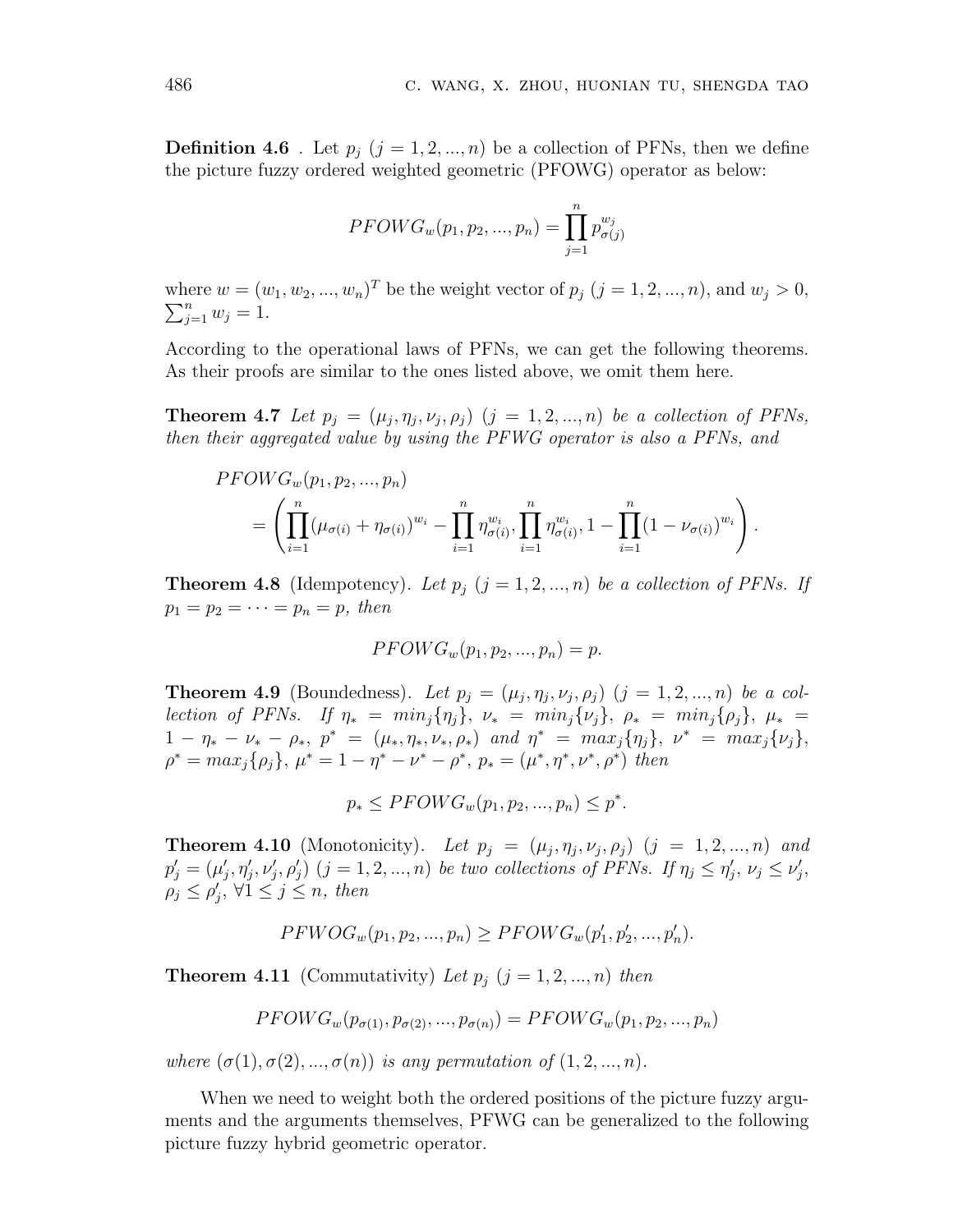**Definition 4.12** . Let  $p_j$   $(j = 1, 2, ..., n)$  be a collection of PFNs, then we define the picture fuzzy hybrid geometric (PFHG) operator as below:

$$
PFHG_w(p_1, p_2, ..., p_n) = \prod_{j=1}^{n} \tilde{p}_{\sigma(j)}^{w_j}
$$

where  $w = (w_1, w_2, ..., w_n)^T$  is the associated weighting vector of  $p_j$  ( $j = 1, 2, ..., n$ ) with  $w_j > 0$ ,  $\sum_{j=1}^n w_j = 1$  and  $p_{\sigma(j)}$  is the j-th largest element of the picture fuzzy aruguments  $(\widetilde{p}_j = p_j^{n\omega_j})$  $\int_j^{n\omega_j}$ ,  $\omega_j$  is the weighting vector of picture fuzzy arguments  $p_j$ with  $\omega_j > 0$ ,  $\sum_{j=1}^n \omega_j = 1$  and *n* is the balancing coefficient).

Based on the operations of the PFNs, we can drive the following theorem which is similar to 4.2.

**Theorem 4.13** *Let*  $p_j = (\mu_j, \eta_j, \nu_j, \rho_j)$   $(j = 1, 2, ..., n)$  *be a collection of PFNs, then their aggregated value by using the PFWG operator is also a PFNs, and*

$$
PFHG_w(p_1, p_2, ..., p_n)
$$
  
=  $\left( \prod_{i=1}^n (\widetilde{\mu}_{\sigma(i)} + \widetilde{\eta}_{\sigma(i)})^{w_i} - \prod_{i=1}^n \widetilde{\eta}_{\sigma(i)}^{w_i}, \prod_{i=1}^n \widetilde{\eta}_{\sigma(i)}^{w_i}, 1 - \prod_{i=1}^n (1 - \widetilde{\nu}_{\sigma(i)})^{w_i} \right).$ 

# **5. An approach to multiple attribute decision making with picture fuzzy information**

In this section, we shall utilize the proposed operators to multiple attribute decision making under picture fuzzy environment. As their procedures are similar, we only consider the PFWG operator here.

The following assumptions or notations are used to represent the MADM problems for evaluation of alternatives with picture fuzzy information. Let *A* =  ${A_1, A_2, ..., A_m}$  be a set of *m* alternatives and  $G = {G_1, G_2, ..., G_n}$  be a set of *n* attributes. If the decision makers provide values for the alternative *A<sup>i</sup>* under the attribute  $G_i$  with anonymity, these values can be considered as a picture fuzzy element  $p_{ij}$ . Suppose that the decision matrix  $P = (p_{ij})_{m \times n}$  is the picture fuzzy decision matrix, where  $p_{ij}$  ( $i = 1, 2, ..., m, j = 1, 2, ..., n$ ) are in the form of PFNs. In the following, we apply the PFWG operator to the MADM problems for evaluation of alternatives with picture fuzzy information.

Step 1. We utilize the decision information given in matrix *P*, and the PFWG operator

$$
\widetilde{p_i} = PFWG_w(p_{i1}, p_{i2}, ..., p_{in}) = \prod_{j=1}^n p_{ij}^{w_j}
$$
\n
$$
= \left( \prod_{i=1}^n (\mu_i + \eta_i)^{w_i} - \prod_{i=1}^n \eta_i^{w_i}, \prod_{i=1}^n \eta_i^{w_i}, 1 - \prod_{i=1}^n (1 - \nu_i)^{w_i} \right)
$$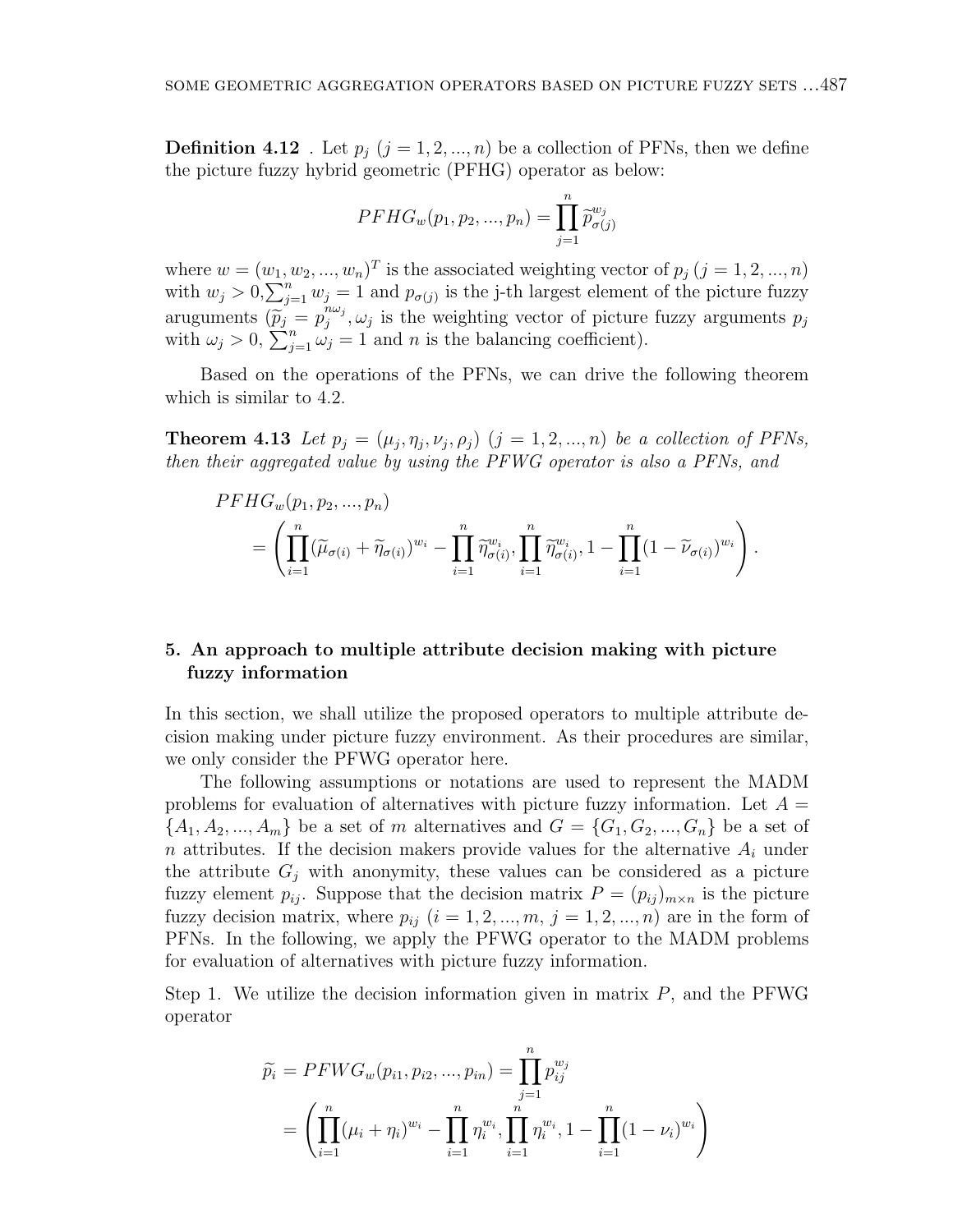to derive the overall preference values  $\widetilde{p}_i$  ( $i = 1, 2, ..., m$ ) of the alternative  $A_i$ . Step 2. Calculate the scores  $S(\widetilde{p}_i)$  ( $i = 1, 2, ..., m$ ) of the overall picture fuzzy values  $\widetilde{p}_i$  by Definition 3.3.

Step 3. Rank all the alternatives  $A_i$  ( $i = 1, 2, ..., m$ ) in accordance with the values of  $S(\widetilde{p}_i)$   $(i = 1, 2, ..., m)$  and select the best one(s).

Step 4. End.

## **6. Numerical example**

In this section, we will present a numerical example (adapted from [15]) to show evaluation of theses with picture fuzzy information in order to illustrate the proposed method.

Suppose there are five theses  $A_i$  ( $i = 1, 2, ..., 5$ ), and we want to select the best one. Four attributes are selected by experts to evaluate the theses: (1) *G*<sup>1</sup> is the language of a thesis; (2)  $G_2$  is the innovation; (3)  $G_3$  is the rigor; (4)  $G_4$ is the structure of the thesis. In order to avoid influence each other, the experts are required to evaluate the five theses  $A_i$  ( $i = 1, 2, ..., 5$ ) under the above four attributes in anonymity. The decision matrix  $P = (p_{ij})_{5 \times 4}$  is presented in Table 3, where  $p_{ij}$  ( $i = 1, 2, 3, 4, 5, j = 1, 2, 3, 4$ ) are in the form of PFNs.

Table 3. Picture fuzzy decision matrix *P*

|       | $G_1$                | $G_2$                | $G_3$                | $G_4$                |
|-------|----------------------|----------------------|----------------------|----------------------|
| $A_1$ | (0.2, 0.3, 0.1, 0.4) | (0.7, 0.1, 0.1, 0.1) | (0.1, 0.2, 0.6, 0.1) | (0.4, 0.1, 0.2, 0.3) |
| $A_2$ | (0.4, 0.2, 0.3, 0.1) | (0.1, 0.6, 0.1, 0.2) | (0.3, 0.2, 0.4, 0.1) | (0.3, 0.1, 0.4, 0.2) |
| $A_3$ | (0.2, 0.5, 0.1, 0.2) | (0.6, 0.1, 0.1, 0.2) | (0.5, 0.1, 0.2, 0.2) | (0.5, 0.1, 0.3, 0.1) |
| $A_4$ | (0.2, 0.3, 0.1, 0.4) | (0.6, 0.2, 0.1, 0.1) | (0.5, 0.3, 0.2, 0)   | (0.5, 0.0.3, 0.2)    |
| $A_5$ | (0.6, 0.1, 0.2, 0.1) | (0.4, 0.2, 0.3, 0.1) | (0.6, 0.1, 0.2, 0.1) | (0.3, 0.4, 0.2, 0.1) |

The information about the attribute weights is known as:  $w = (0.2, 0.4, 0.1, 0.3)$ .

#### **6.1. The decision making steps**

Now, we apply the developed approach to evaluate these theses with picture fuzzy information.

Step 1. Utilize the decision information given in matrix P and

$$
\widetilde{p_i} = PFWG_w(p_{i1}, p_{i2}, ..., p_{in}),
$$

we have

 $\widetilde{p}_1 = (0.439853, 0.133514, 0.198915),$  $\widetilde{p}_2 = (0.302763, 0.252098, 0.272259)$ *<sup>p</sup>*e<sup>3</sup> = (0*.*520169*,* <sup>0</sup>*.*137973*,* <sup>0</sup>*.*175133)*,*  $\widetilde{p}_4 = (0.632456, 0, 0.175133),$  $\widetilde{p}_5 = (0.458142, 0.2, 0.241609)$ .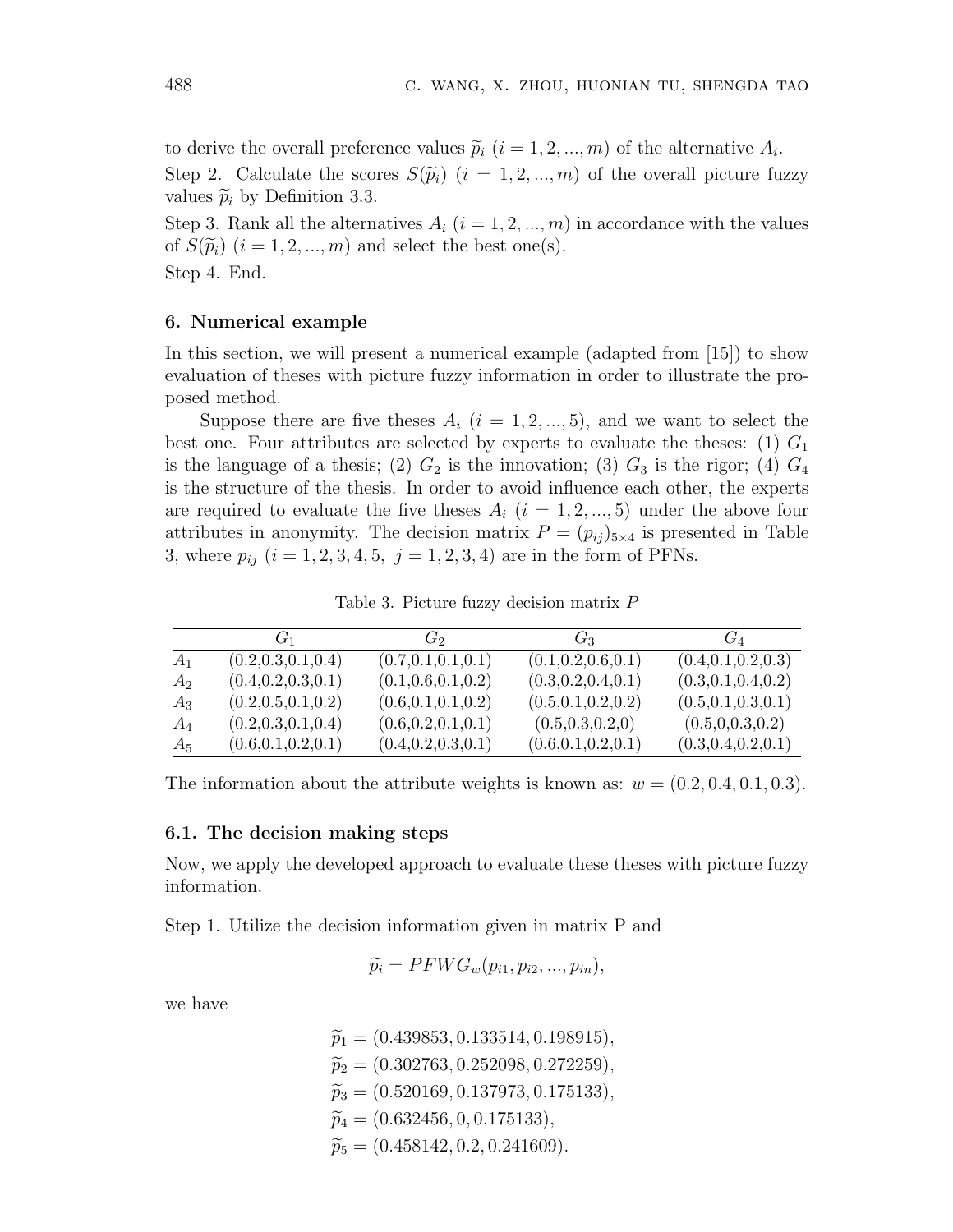Step 2. Calculate the scores  $S(\tilde{p}_i)$  ( $i = 1, 2, 3, 4$ ) of the overall picture fuzzy preference values  $\tilde{p}_i$  by Definition 3.3:

> $S(\tilde{p}_1) = 0.240938$  $S(\widetilde{p}_2) = 0.0305047$ ,  $S(\widetilde{p}_3) = 0.345036$ ,  $S(\widetilde{p}_4) = 0.457323$  $S(\widetilde{p}_5) = 0.216533.$

Step 3. Rank all the alternatives  $A_i(i = 1, 2, ..., 4)$  in accordance with the values of  $S(\widetilde{p}_i): A_4 \succ A_3 \succ A_1 \succ A_5 \succ A_2$ . Note that  $\succ$  means "preferred to". Thus, the best thesis is  $A_4$ .

### **6.2. Comparative analysis**

The proposed method has several advantages as below.

First, our method can accommodate situations in which the input arguments are picture fuzzy numbers. As mentioned before, picture fuzzy set is a generalized set containing FS and IFS as its special cases. Thus, our method can be widely used.

Second, we can compare our method with IFWG [23]. Here, we have to translate data in Table 3 into intuitionistic fuzzy numbers (IFNs). For example, the fist PFN (0*.*2*,* 0*.*3*,* 0*.*1*,* 0*.*4) should be changed into IFN (0*.*2*,* 0*.*1). Then, we omit the process of calculation and list the results in Table 4.

|                | The overall intuitionistic fuzzy values | <b>Scores</b> | Order |
|----------------|-----------------------------------------|---------------|-------|
| A <sub>1</sub> | (0.379196, 0.198915)                    | 0.18028       | 3     |
| $A_2$          | (0.204767, 0.272259)                    | $-0.0674913$  | 5     |
| $A_3$          | (0.447769, 0.175133)                    | 0.272636      |       |
| $A_4$          | (0.447769, 0.175133)                    | 0.272636      |       |
| $A_5$          | (0.414387, 0.241609)                    | 0.172778      |       |

Table 4. Scores for alternatives obtained by *IFW G* operator

Obviously, *A*<sup>3</sup> and *A*<sup>4</sup> can not be distinguished by *IFW G* while they can be distinguished by *PFWG*. This indicates that the picture fuzzy set takes much more information and our method is meaningful.

#### **7. Conclusion**

In this paper, we have investigated the multiple attribute decision making (MADM) problems based on the PFWG, PFOWG and PFHG operators with picture fuzzy information. Firstly, some basic concepts related to picture fuzzy set have been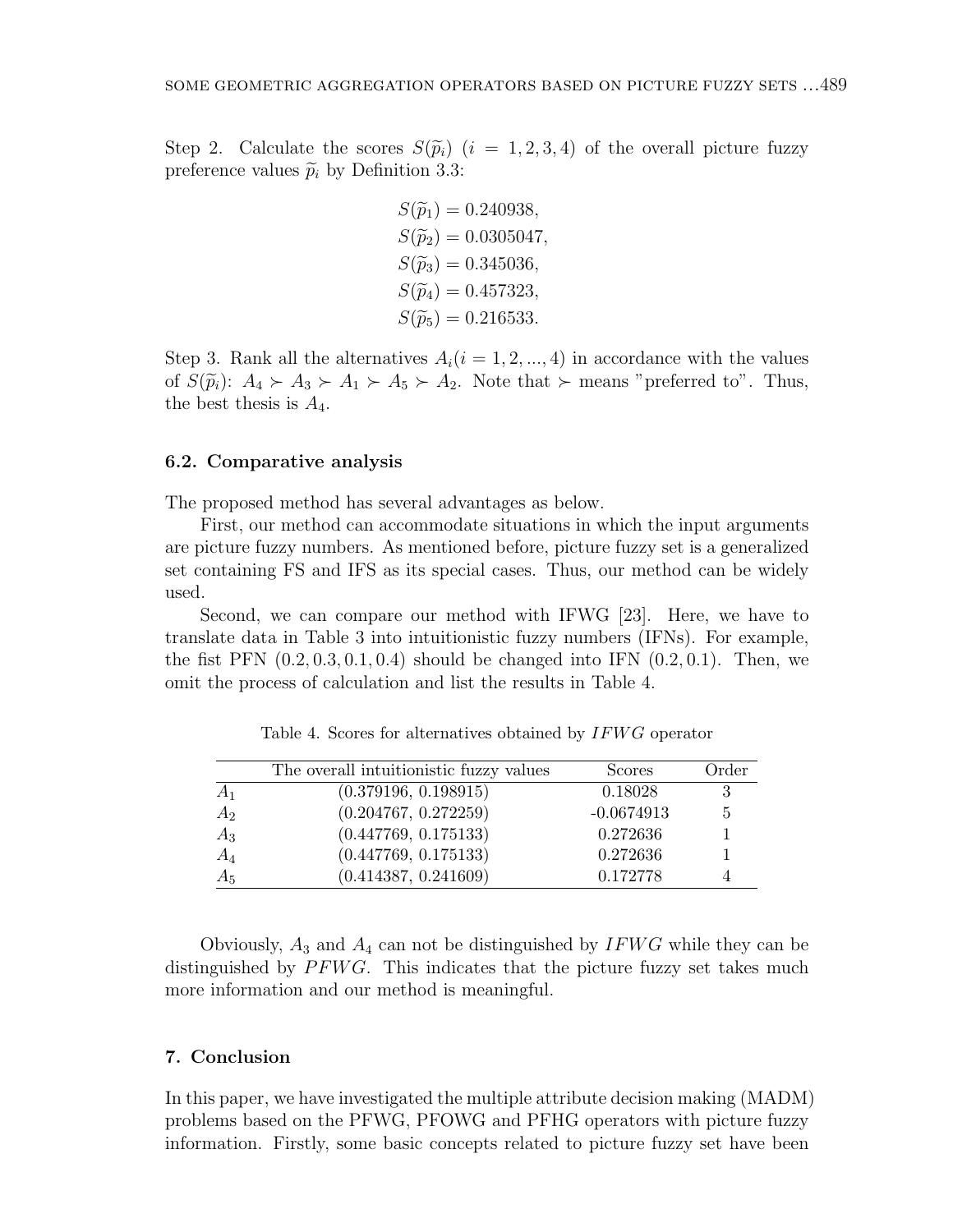reviewed. Then, from the view of probability, some new operations on picture fuzzy sets have been developed. At the same time we have discussed their basic properties. Furthermore, we have discussed the picture fuzzy geometric operators and applied these new picture fuzzy operators to multiple attribute decision making problems in which attribute values take the form of picture fuzzy information. Finally, an illustrative example for evaluation of theses has been given to demonstrate the validity and applicability of the new approach. There are some other generalizations of these basic aggregation operators such as generalized weighted aggregation operator and Bonferroni mean, which can also be used to construct new operators for PFSs. The researches about these new operators may be interesting and meaningful.

**Acknowledgments.** We would like to thank the editor and the anonymous referees for their valuable comments, which have been very helpful in improving the paper. This work was supported by the doctor's scientific research foundation of Hezhou University (No. HZUBS201505), Guangxi Colleges and Universities Key Laboratory of Symbolic Computation and Engineering Data Processing (No. 2016HZXYSX02), and Guangxi economic forecast and decision center open subject (No. 2015ZDKT06).

### **References**

- [1] Atanassov, K.T., *Intuitionistic fuzzy sets*, Fuzzy Sets and Systems 20 (1986), 87-96.
- [2] Atanassov, K.T., *Intuitionistic Fuzzy Sets*, Springer-Verlag, Heidelberg, 1999.
- [3] Atanassov, K.T., Georgiev, C., *Intuitionistic fuzzy prolog*, Fuzzy Sets and Systems, 53 (1993), 121-128.
- [4] Bhatia, N., Kumar, A., *A new method for sensitivity analysis of fuzzy transportation problems*, Journal of Intelligent and Fuzzy Systems, 25 (2013), 167-175.
- [5] Cuong, B.C., *Picture fuzzy sets-first results*. Part 1: Seminar "Neuro-Fuzzy Systems with Applications", Preprint 03/2013, Institute of Mathematics, Hanoi, May 2013.
- [6] Cuong, B.C., *Picture fuzzy sets-first results*. Part 2: Seminar "Neuro-Fuzzy Systems with Applications", Preprint 03/2013, Institute of Mathematics, Hanoi, May 2013.
- [7] Cuong, B.C., Kreinovich, V., *Picture Fuzzy Sets-a new concept for computational intelligence problems* (2013). Departmental Technical Reports (CS). Paper 809. http://digitalcommons.utep.edu/cs-techrep/809.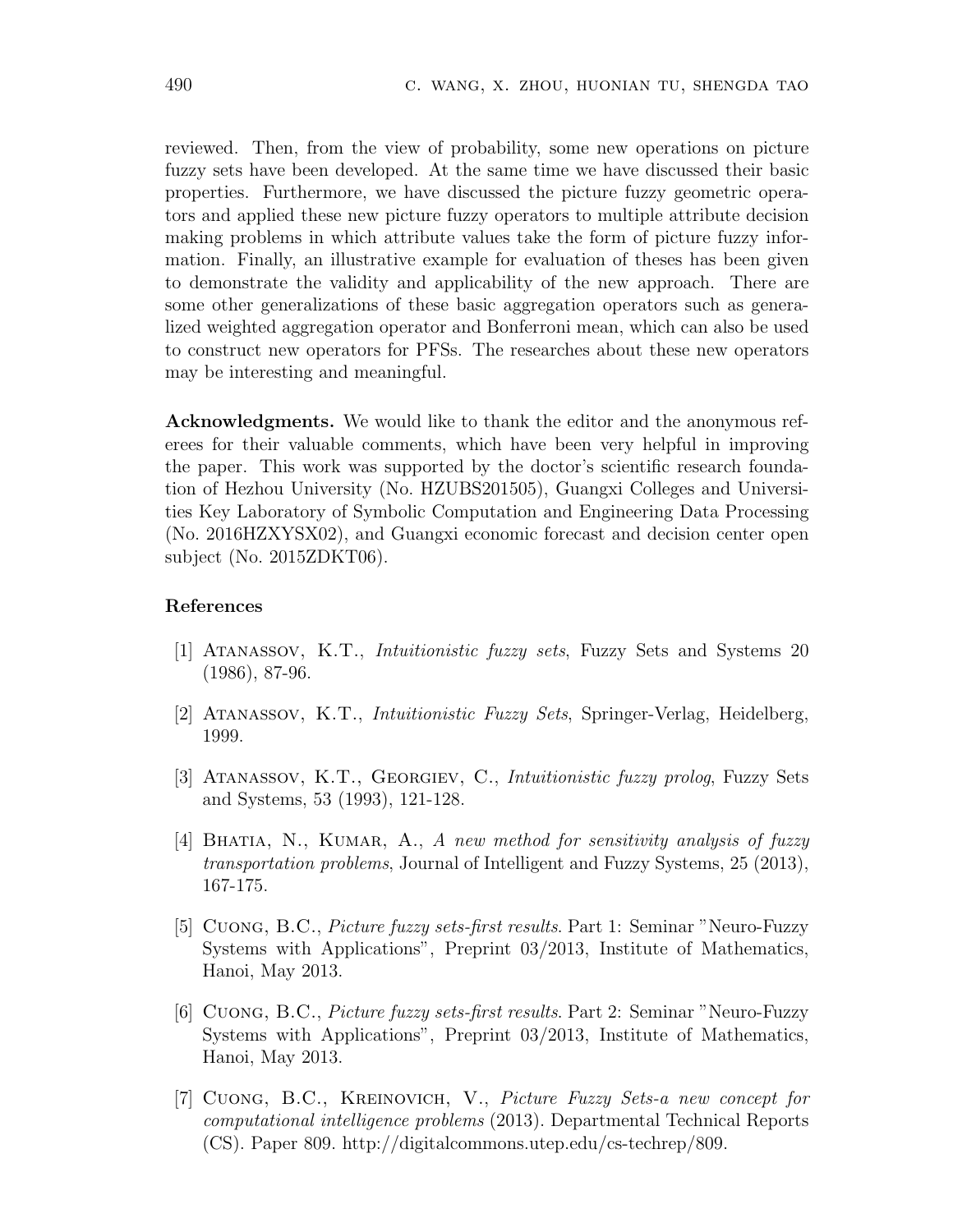- [8] De, S.K., Biswas, R., Roy, A.R., *An application of intuitionistic fuzzy sets in medical dianosis*, Fuzzy Sets and Systems, 117 (2001), 209-213.
- [9] Hung, W.L., Yang, M.S., *Similartity measures of intuitionistic fuzzy sets based on Hausdorff distance*, Pattern Recognition Letters, 25 (2004), 1603- 1611.
- [10] Hung, W.L., Yang, M.S., *Similartity measures of intuitionistic fuzzy sets based on LP metric*, International Journal of Approximate Reasoning, 46 (2007), 120-136.
- [11] Kumar, A., Kaur, A., *Optimization for different types of transportation problems with fuzzy coefficients in the objective function*, Journal of Intelligent and Fuzzy Systems, 23 (2012), 237-248.
- [12] Li, D.F., *Multiattribute decision making models and methods using intuitionistic fuzzy sets*, Journal of Computer and Systems Sciences, 70 (2005), 73-85.
- [13] Li, D.F., *Extension of the LINMAP for multiattribute decision making under Atanassov's intuitionistic fuzzy environment*, Fuzzy Optimization and Decision Making, 7 (2008), 17-34.
- [14] Liu, H.W., *Multi-criteria decision-making methods based on intuitionistic fuzzy sets*, European Journal of Operational Research, 179 (2007), 220-233.
- [15] Singh, P., *Correlation coefficients for picture fuzzy sets*, Journal of Intelligent and Fuzzy Systems, Doi:10.3233/IFS-141338.
- [16] Szmidt, E., Kacprzyk, J., *A similartity measure for intuitionistic fuzzy sets and its application in supporting medical diagnostic reasoning*, Lecture Notes in Artificial Intelligence, 3070 (2004), 388-393.
- [17] Wang, Z., Xu, Z.S., Liu, S.S., et al., *A netting clustering analysis method under intuitionistic fuzzy environment*, Applied Soft Computing, 11 (2011), 5558-5564.
- [18] Xu, Z.S., Chen, J., Wu, J.J., *Clustering algorithm for intuitionistic fuzzy sets*, Information Sciences, 178 (2008), 3775-3790.
- [19] Xu, Z.S., Yager, R.R., *Some geometric aggregation operators based on intuitionistic fuzzy set*, International Journal of General Systems, 35 (2006), 417-433.
- [20] Xu, Z.S., *Models for multiple attribute decision making with intuitionistic fuzzy information*, International Journal of Uncertainty, Fuzziness and Knowledge-Based Systems, 15 (2007), 285-297.
- [21] Xu, Z.S., *Intuitionistic preference relations and their application in group decision making*, Information Sciences, 177 (2007), 2263-2379.